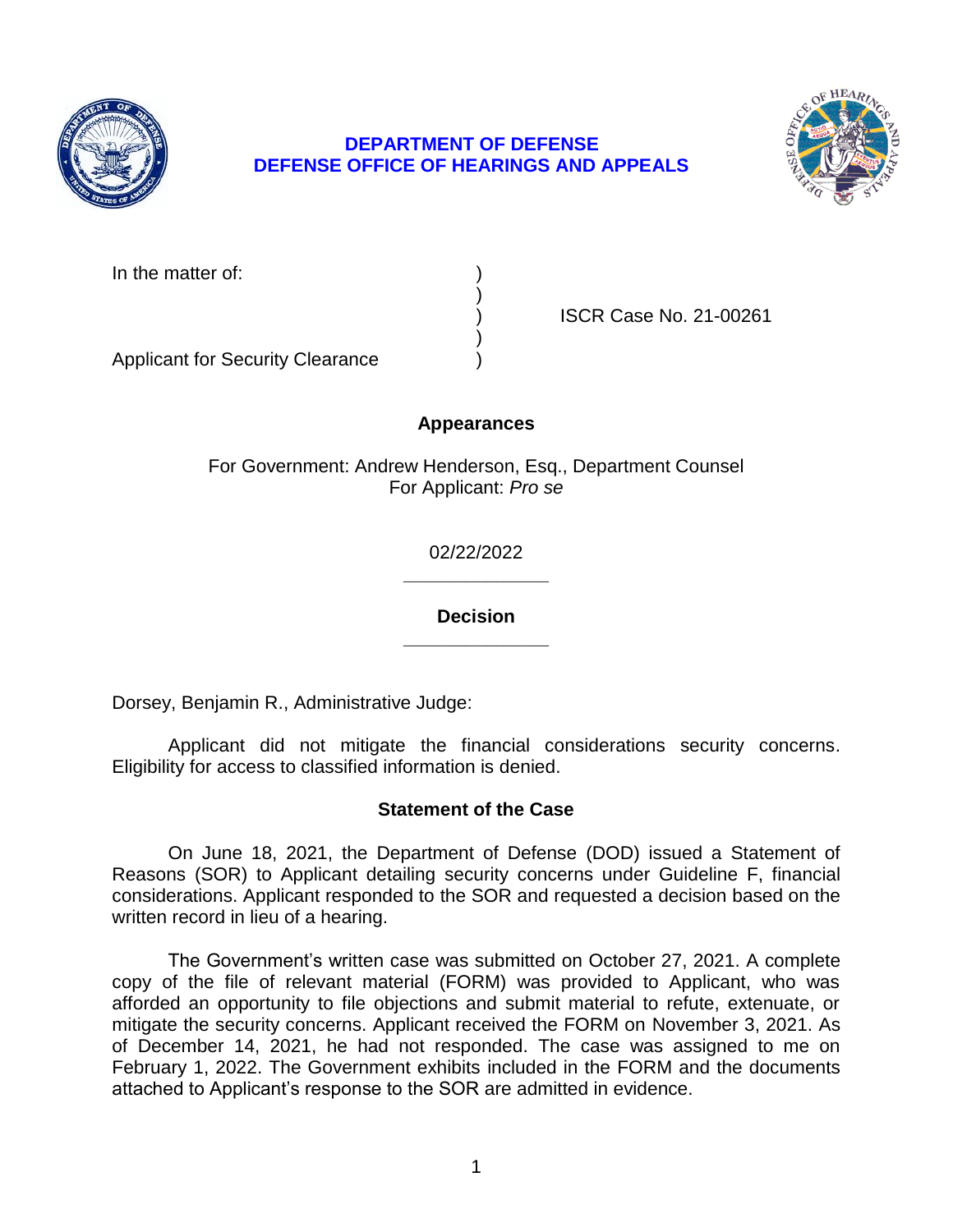#### **Findings of Fact**

Applicant is a 30-year-old employee of a defense contractor for whom he has worked since May 2020. He served on active duty in the U.S. military, earning an honorable discharge. He has a high school degree, which he earned in 2009. As of 2017, he has separated from his spouse, whom he married in 2013. He has a sevenyear-old child. (Items 2, 3)

 The SOR alleges Applicant owes 11 delinquent debts totaling about \$18,000 (SOR ¶¶ 1.a-1.k). The debts include, among other things, unpaid rent, unpaid personal to the SOR, I find that the SOR allegations are established through credit reports and loans, and unpaid utilities. While Applicant denies several of these debts in his response Applicant's admissions. (Items 1-6)

 Applicant attributed his financial problems to his and his now estranged spouse's overspending. He was unemployed for a period from about April 2020 until May 2020 and from July 2018 until October 2018. He also separated from his spouse in 2017. (Items 1, 2, 3)

 The \$181 insurance debt alleged in SOR ¶ 1.a has not been resolved. In his response to the SOR, Applicant claims that he has paid this debt, however, he did not provide any documentation establishing it was paid. This debt is no longer listed on any credit reports after the February 4, 2021 Equifax credit report. (Items 1, 4-6)

 The \$765 debt for rent alleged in SOR ¶ 1.b has been resolved. In his response to the SOR, Applicant stated that he has paid this debt in full, and he provided an April 9, 2021 letter from the creditor corroborating the account has been paid. (Item 1)

 The \$354 debt to a utility company alleged in SOR ¶ 1.c has not been resolved. In his response to the SOR, Applicant claims that he has paid this debt, however, he did not provide any documentation establishing it was paid. This debt is no longer listed on any credit reports after the February 4, 2021 Equifax credit report. (Items 1, 4-6)

 The \$1,568 telecommunications debt alleged in SOR ¶ 1.d has not been resolved. In his response to the SOR, Applicant admits this debt and claims that he will work on paying it. Applicant provides no documentation showing his efforts to resolve this debt. (Item 1)

 The \$3,502 debt alleged in SOR ¶ 1.e has been resolved. In his response to the SOR, Applicant stated that he has paid this debt in full, and he provided a February 25, 2021 letter from the creditor corroborating the account has been paid. (Item 1)

 The \$3,021 debt alleged in SOR ¶ 1.f has not been resolved. In his response to the SOR, Applicant admits this debt and claims that he will work on paying it. Applicant provides no documentation showing his efforts to resolve this debt. (Item 1)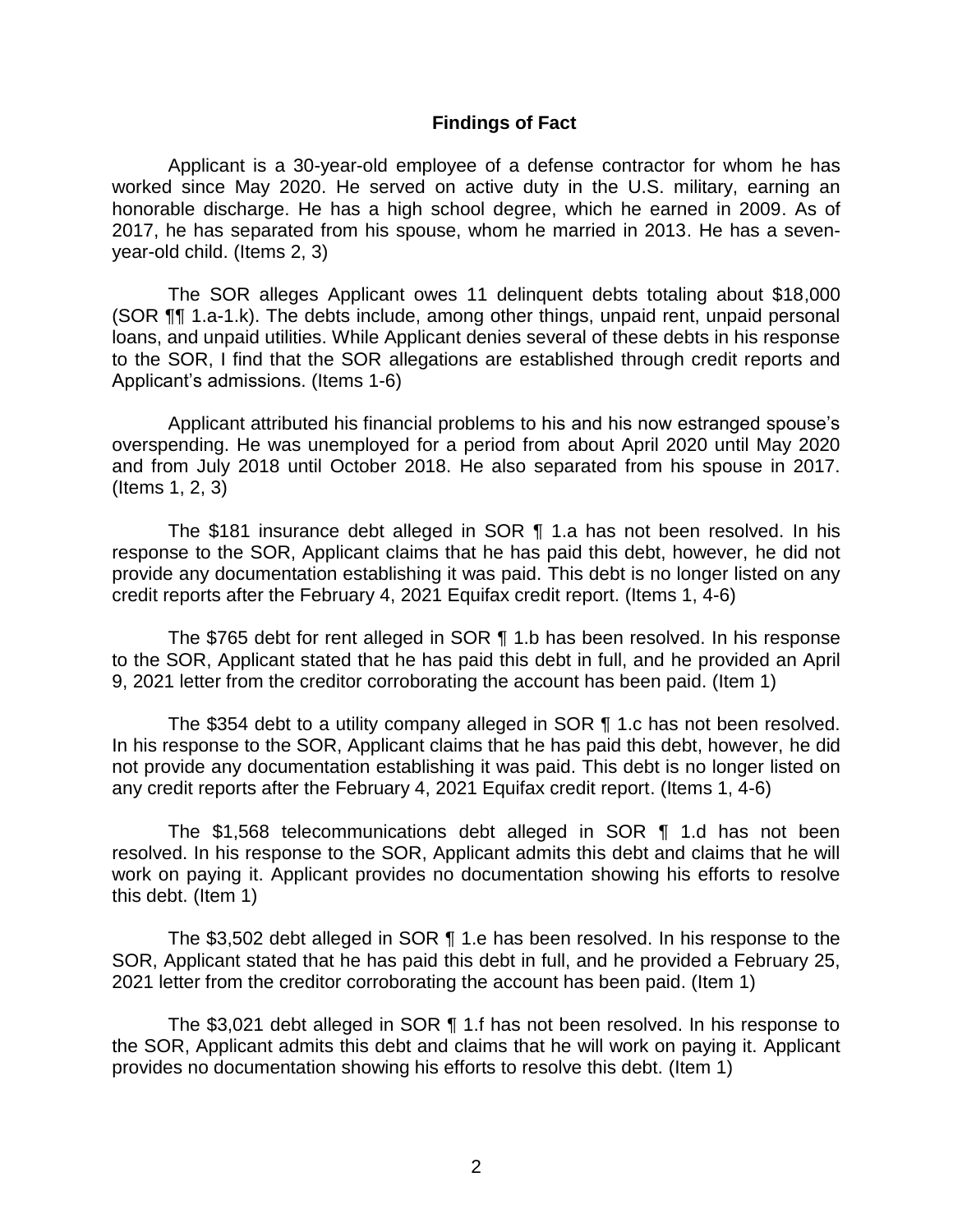The \$4,907 vehicle note debt alleged in SOR ¶ 1.g has not been resolved. In his response to the SOR, Applicant admits this debt and claims that he will work on paying it. Applicant provides no documentation showing his efforts to resolve this debt. (Item 1)

 The \$3,769 debt alleged in SOR ¶ 1.h has not been resolved. In his response to the SOR, Applicant admits this debt and claims that he will work on paying it. Applicant provides no documentation showing his efforts to resolve this debt. (Item 1)

 The \$339 debt alleged in SOR ¶ 1.i has not been resolved. In his response to the SOR, Applicant claims that the "debt was an error and has been removed from all my credit reports." (Item 1) Applicant provides no documentation showing the nature of his dispute or his efforts to resolve this debt. This debt is no longer listed on any credit reports after the February 4, 2021 Equifax credit report. (Items 1, 4-6)

 The \$263 debt on an account placed for collection by a cable-service provider alleged in SOR 1 1.j has not been resolved. In his response to the SOR, Applicant claims that he has paid this debt, however, he did not provide any documentation establishing it was paid. This debt is no longer listed on any credit reports after the May 15, 2020 credit report. (Items 1, 4-6)

 The \$102 debt on an account placed for collection by a telecommunications provider alleged in SOR ¶ 1.k has not been resolved. In his response to the SOR, Applicant claims that he has paid this debt, however, he did not provide any documentation establishing it was paid. This debt is no longer listed on any credit reports after the May 15, 2020 credit report. (Items 1, 4-6)

 Applicant stated that he intends to pay some of the debts in the SOR. He did not respond to the FORM, so more recent information about his finances is not available.

#### **Policies**

 *Classified Information within Industry* (February 20, 1960), as amended; DOD Directive 5220.6, *Defense Industrial Personnel Security Clearance Review Program* (January 2, 1992), as amended (Directive); and the adjudicative guidelines (AG), which became This case is adjudicated under Executive Order (EO) 10865, *Safeguarding*  effective on June 8, 2017.

 When evaluating an applicant's suitability for a security clearance, the administrative judge must consider the adjudicative guidelines. In addition to brief introductory explanations for each guideline, the adjudicative guidelines list potentially disqualifying conditions and mitigating conditions, which are to be used in evaluating an applicant's eligibility for access to classified information.

 These guidelines are not inflexible rules of law. Instead, recognizing the complexities of human behavior, administrative judges apply the guidelines in conjunction with the factors listed in the adjudicative process. The administrative judge's overarching adjudicative goal is a fair, impartial, and commonsense decision. According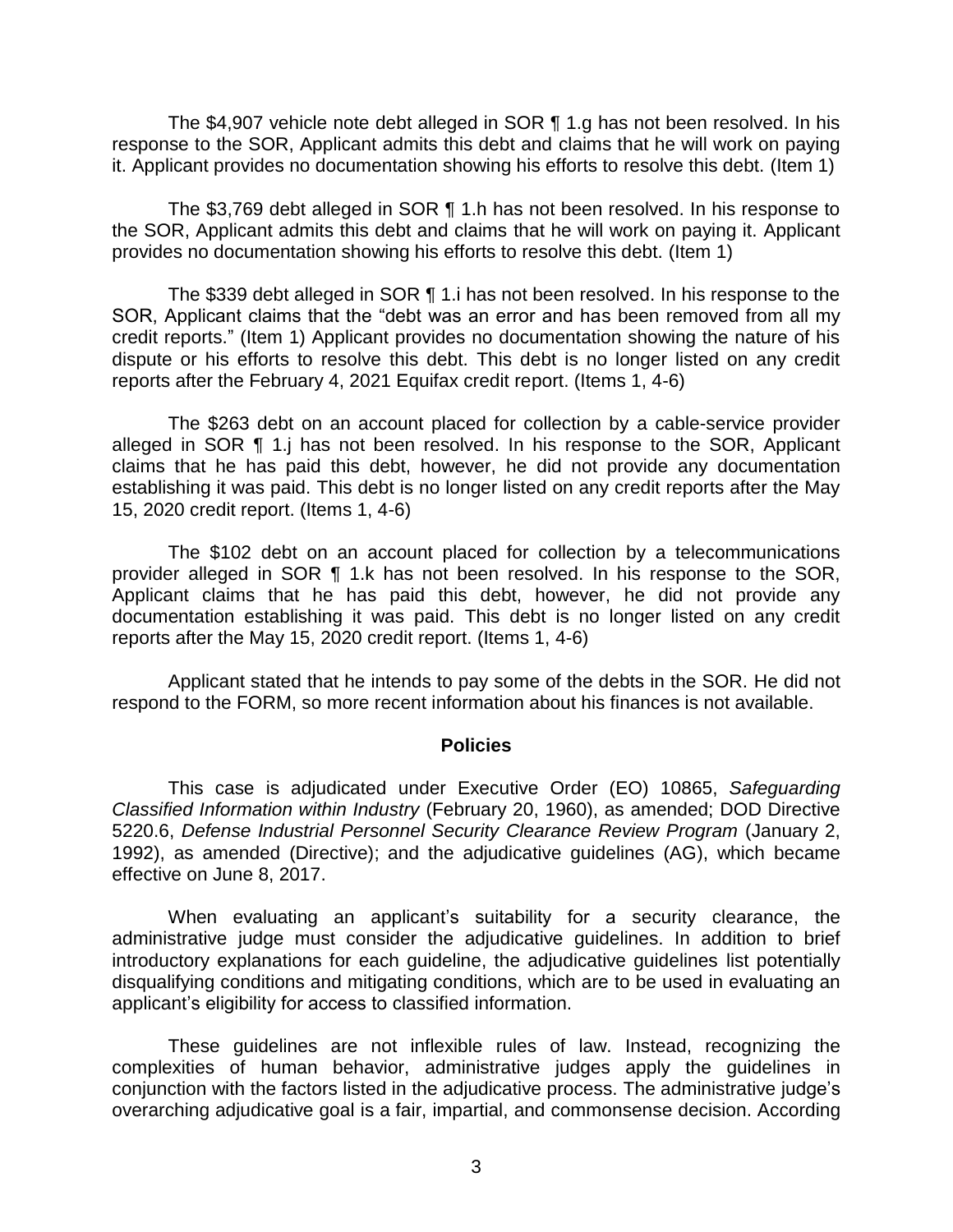to AG ¶ 2(c), the entire process is a conscientious scrutiny of a number of variables known as the "whole-person concept." The administrative judge must consider all available, reliable information about the person, past and present, favorable and unfavorable, in making a decision.

The protection of the national security is the paramount consideration. AG  $\P$  2(b) eligibility will be resolved in favor of the national security." requires that "[a]ny doubt concerning personnel being considered for national security

 Under Directive ¶ E3.1.14, the Government must present evidence to establish controverted facts alleged in the SOR. Under Directive ¶ E3.1.15, the applicant is responsible for presenting "witnesses and other evidence to rebut, explain, extenuate, or mitigate facts admitted by the applicant or proven by Department Counsel." The applicant has the ultimate burden of persuasion to obtain a favorable security decision.

 A person who seeks access to classified information enters into a fiduciary relationship with the Government predicated upon trust and confidence. This relationship transcends normal duty hours and endures throughout off-duty hours. The Government reposes a high degree of trust and confidence in individuals to whom it grants access to classified information. Decisions include, by necessity, consideration of the possible risk the applicant may deliberately or inadvertently fail to safeguard classified information. Such decisions entail a certain degree of legally permissible extrapolation of potential, rather than actual, risk of compromise of classified information.

 Section 7 of EO 10865 provides that adverse decisions shall be "in terms of the national interest and shall in no sense be a determination as to the loyalty of the applicant concerned." *See also* EO 12968, Section 3.1(b) (listing multiple prerequisites for access to classified or sensitive information).

## **Analysis**

## **Guideline F, Financial Considerations**

The security concern for financial considerations is set out in AG ¶ 18:

Failure to live within one's means, satisfy debts, and meet financial obligations may indicate poor self-control, lack of judgment, or unwillingness to abide by rules and regulations, all of which can raise questions about an individual's reliability, trustworthiness, and ability to protect classified or sensitive information. Financial distress can also be caused or exacerbated by, and thus can be a possible indicator of, other issues of personnel security concern such as excessive gambling, mental health conditions, substance misuse, or alcohol abuse or dependence. An individual who is financially overextended is at greater risk of having to engage in illegal or otherwise questionable acts to generate funds.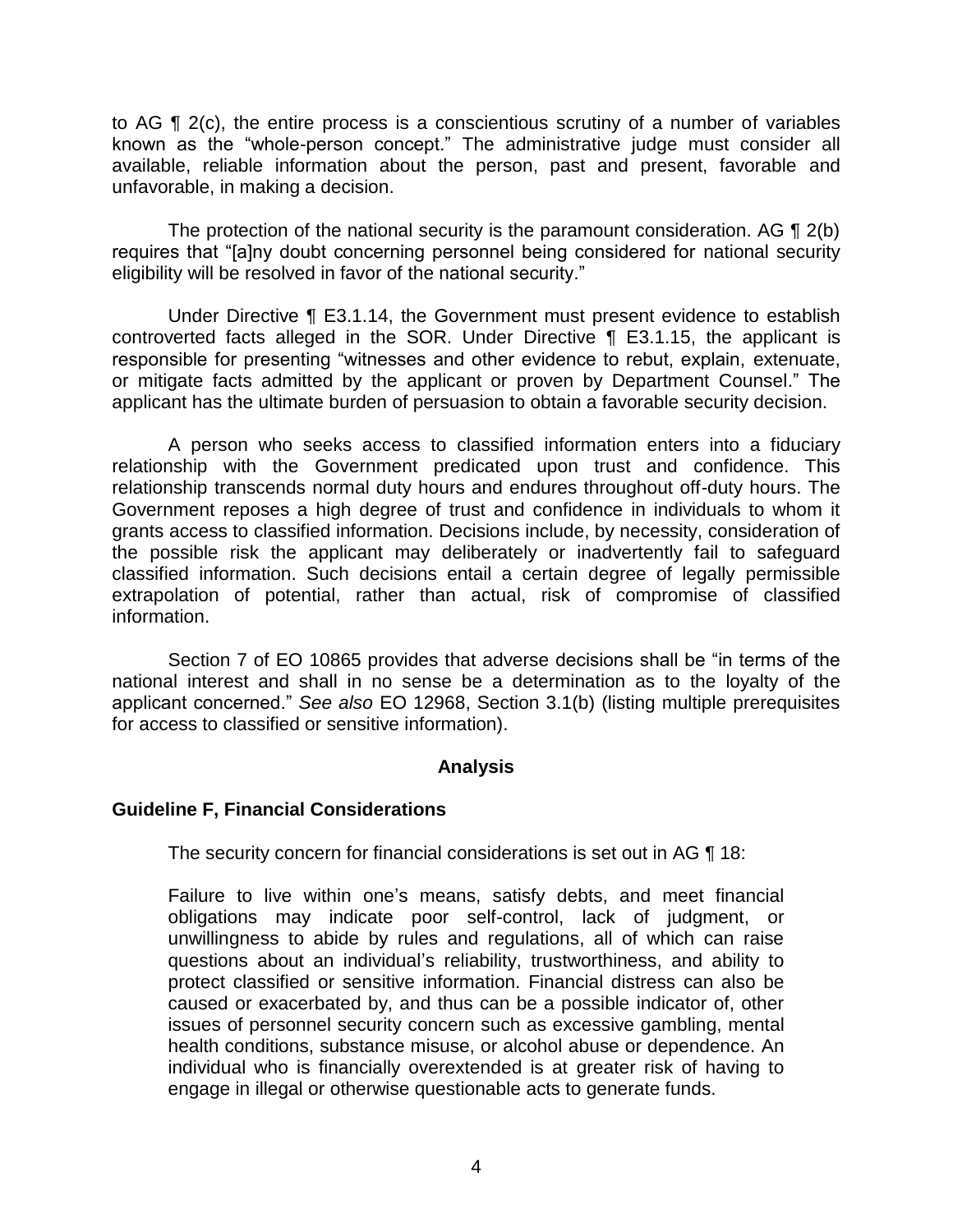The guideline notes several conditions that could raise security concerns under AG ¶ 19. The following are potentially applicable in this case:

(a) inability to satisfy debts; and

(c) a history of not meeting financial obligations.

 Applicant has a history of financial problems, including unpaid rent, unpaid personal loans, and unpaid utilities. The evidence is sufficient to raise the above disqualifying conditions.

 provided under AG ¶ 20. The following are potentially applicable: Conditions that could mitigate the financial considerations security concerns are

(a) the behavior happened so long ago, was so infrequent, or occurred under such circumstances that it is unlikely to recur and does not cast doubt on the individual's current reliability, trustworthiness, or good judgment;

(b) the conditions that resulted in the financial problem were largely beyond the person's control (e.g., loss of employment, a business downturn, unexpected medical emergency, a death, divorce or separation, clear victimization by predatory lending practices, or identity theft), and the individual acted responsibly under the circumstances;

(d) the individual initiated and is adhering to a good-faith effort to repay overdue creditors or otherwise resolve debts; and

(e) the individual has a reasonable basis to dispute the legitimacy of the past-due debt which is the cause of the problem and provides documented proof to substantiate the basis of the dispute or provides evidence of actions to resolve the issue.

 Applicant attributed his financial problems to his and his now estranged spouse's overspending. He was unemployed at times in 2018 and 2020, and he separated from his spouse in 2017.

 Applicant's marital separation and unemployment were beyond his control. Applicant's overspending was within his control.

 Applicant provided documentary corroboration that the \$765 debt alleged in SOR **1.b and the \$3,502 debt alleged in SOR 1.e were paid prior to the issuance of the** SOR. SOR  $\P$  1.b and 1.e are concluded for Applicant.

 There is no documentary evidence of payments or favorable resolution of the remaining SOR debts. Applicant stated that he intends to pay some of the SOR debts. However, intentions to pay debts in the future are not a substitute for a track record of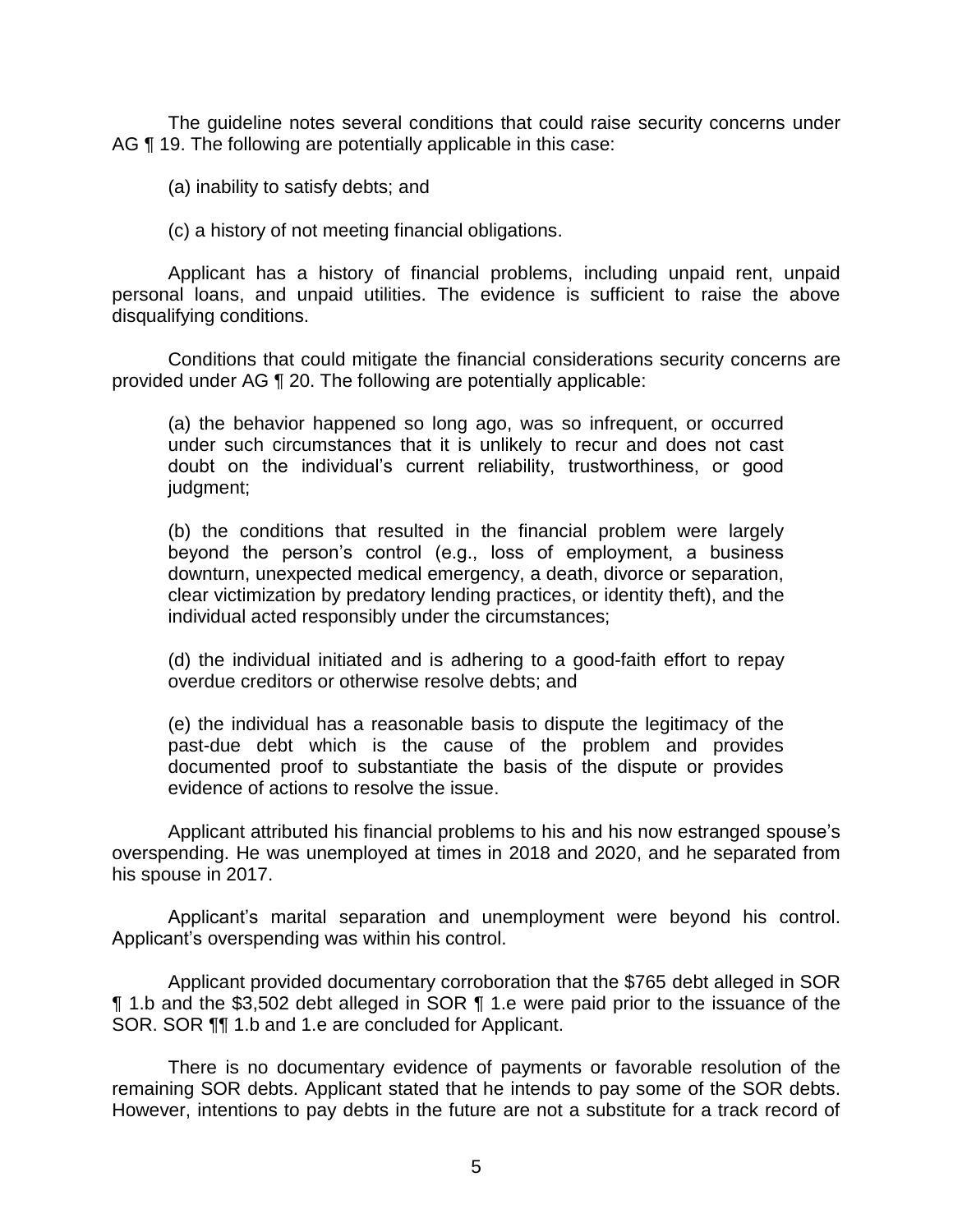debt repayment or other responsible approaches. *See* ISCR Case No. 11-14570 at 3 (App. Bd. Oct. 23, 2013).

 (App. Bd. Oct. 23, 2013). Applicant states that he has paid some of the other debts in the SOR, but he provides no documents to corroborate his payments of these debts. It is reasonable to expect Applicant to present documentation about the resolution of specific debts. *See*, *e.g.,* ISCR Case No. 15-03363 at 2 (App. Bd. Oct. 16, 2016). Applicant also claims that some of the debts in his SOR are no longer a concern because they do not appear on his credit reports. However, the fact that a debt no longer appears on a credit report does not establish any meaningful, independent evidence as to the disposition of the debt. ISCR Case No. 14-03612 at 3 (App. Bd. Aug. 15, 2015). Without additional, credible evidence, the absence of Applicant's debts on a later credit report does not necessarily show that Applicant has favorably resolved those debts.

necessarily show that Applicant has favorably resolved those debts.<br>Applicant states that one of the SOR debts was "an error" but fails to articulate a reasonable basis to dispute this debt, nor does he provide documented proof to substantiate the basis of his unarticulated dispute. (AG ¶ 20(e))

 There is insufficient evidence for a determination that Applicant's financial problems will be resolved within a reasonable period. I am unable to find that he acted responsibly under the circumstances or that he made a good-faith effort to pay his debts. His financial issues are ongoing. They continue to cast doubt on his current reliability, trustworthiness, and good judgment. Financial considerations security concerns are not mitigated.

#### **Whole-Person Concept**

Under the whole-person concept, the administrative judge must evaluate an applicant's eligibility for a security clearance by considering the totality of the applicant's conduct and all relevant circumstances. The administrative judge should consider the nine adjudicative process factors listed at AG ¶ 2(d):

(1) the nature, extent, and seriousness of the conduct; (2) the circumstances surrounding the conduct, to include knowledgeable participation; (3) the frequency and recency of the conduct; (4) the individual's age and maturity at the time of the conduct; (5) the extent to which participation is voluntary; (6) the presence or absence of rehabilitation and other permanent behavioral changes; (7) the motivation for the conduct; (8) the potential for pressure, coercion, exploitation, or duress; and (9) the likelihood of continuation or recurrence.

Under AG  $\P$  2(c), the ultimate determination of whether to grant eligibility for a security clearance must be an overall commonsense judgment based upon careful consideration of the guidelines and the whole-person concept. I considered the potentially disqualifying and mitigating conditions in light of all the facts and circumstances surrounding this case. I have incorporated my comments under